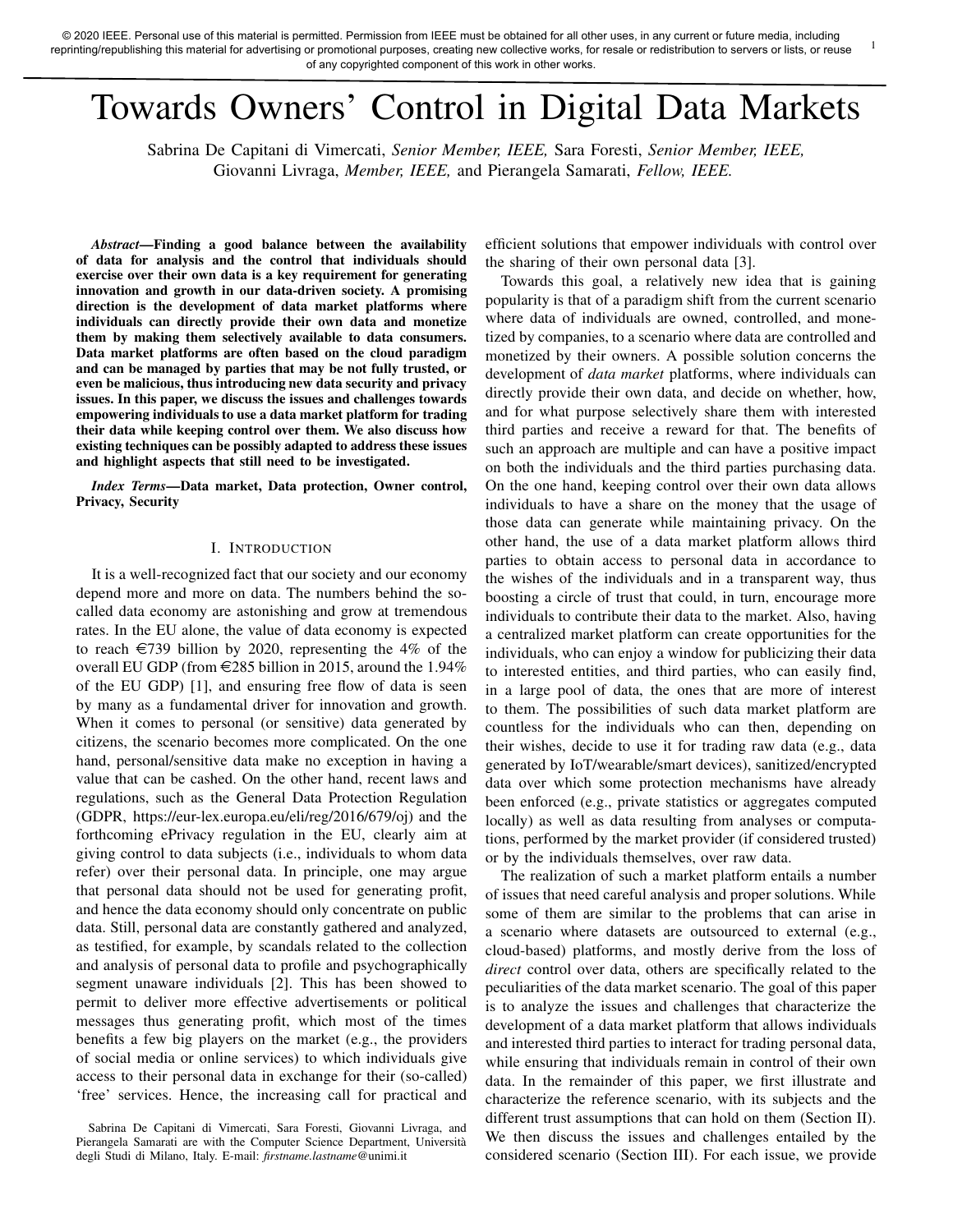

Fig. 1. Reference scenario

a brief description of existing techniques along with open challenges that still need to be addressed.

#### II. SCENARIO AND TRUST ASSUMPTIONS

The reference scenario, graphically illustrated in Figure 1, is characterized by multiple parties interacting on a (public) platform, the *data market*, to the aim of trading data for something of value (e.g., money). The data market often relies on the cloud paradigm for providing data storage and computation services and is managed by a *market provider* in charge of its maintenance. The data market offers a number of services to its customers, who can play as *data owners* and/or as *data consumers*. Data owners are interested in monetizing their data on an open market. Note that we refer to data owners for generality: a data owner can be any entity that can have the right to share a data item (e.g., private individuals and private companies). Consumers are interested in purchasing datasets and/or analysis or computations over them through a data market (e.g., producers interested in consumers habits, fitness centers interested in sport preferences). The data market provides access to a wide availability of data from several sources and enables data exchange between owners and consumers, providing the infrastructure needed for data storage, transfer, processing, and for payment management.

An important aspect that influences the security issues to be addressed as well as the techniques needed for properly protecting data is related to the *trust assumptions* on the parties involved in the data market scenario, as they could cheat or collude to try to increase their profit. Both data owners and consumers can be fully trusted or malicious. Fully trusted data owners aim at monetizing their data and are therefore expected to be willing to provide data of good quality, to the benefits of their reputation. Fully trusted consumers aim at searching for data of interest and using them according to possible restrictions imposed by the data owners and/or contracts stipulated, for example, with the market provider. Malicious data owners could aim at performing malicious manipulation of data by providing fake data or data of low quality. They aim at having an immediate economic advantage from selling these data or at introducing biases in the analysis over certain kinds of data (e.g., market analyses). Malicious consumers can use data beyond legitimate purposes, abusing them. For instance, this could be the case of a consumer declaring the need for accessing data for research purpose, while actually using them for marketing. We assume that data

owners and consumers interact through the market platform. Since the market provider is an external third party, which is under the control of neither the data owners nor the consumers, the possible trust assumptions related to the provider are similar to the assumptions usually considered to outsourcing scenarios [4]. A data owner (and/or consumer) can then consider the market provider to be characterized by different levels of trust as follows.

- *Fully Trusted*: the provider is fully trusted to behave correctly, ensuring data availability as well as data and computation integrity, and it is also trusted to access the content of the owners' data and to observe actions performed by different parties over them.
- *Honest-but-Curious*: the provider is considered trusted to correctly manage outsourced data (i.e., it is trustworthy with respect to integrity and availability), but it is not trusted to access the (possibly sensitive) content of the data, as well as to observe actions over them performed by owners and/or consumers, since they might reveal sensitive information.
- *Lazy*: the provider is not considered fully trustworthy with respect to integrity and availability since it could aim at saving storage and/or computation resources (e.g., the provider could return the result of a computation without actually performing it).
- *Malicious*: the provider is not considered fully trustworthy with respect to integrity and availability as it might act maliciously when managing and processing data (e.g., the provider may return an incorrect computation result with malicious intent or may be a victim of attacks guided by an external party aimed at sabotaging the data market).

Data owners, therefore, need techniques that can effectively protect their data, especially in situations where the market provider is honest-but-curious, lazy, or malicious. Data protection implies guaranteeing data confidentiality, availability, and integrity, the latter being a crucial issue when the market provider could possibly modify the owner's data. Analogously, consumers might need to protect the confidentiality and integrity of their actions over the data with respect to the market provider (as well as any other observer). We note that the trust assumptions on the market provider can be asymmetric: different entities (be them consumers or data owners) might trust differently the same provider.

#### III. ISSUES AND CHALLENGES

The peculiarities of the scenario described in Section II raise several issues and challenges that need to be addressed to enable both data owners and consumers to take full advantage of data market platforms. These challenges are related to the definition of a market platform able to easily support the storage, processing, and exchange of (possibly sensitive) data and to manage economic transactions due to data trading. The efficiency of the data market platform is a cross-cutting problem that affects all solutions developed in this scenario. As a matter of fact, the platform should have virtually no downtime and should guarantee fast and responsive interactions, so that data can be uploaded, published, downloaded, and accessed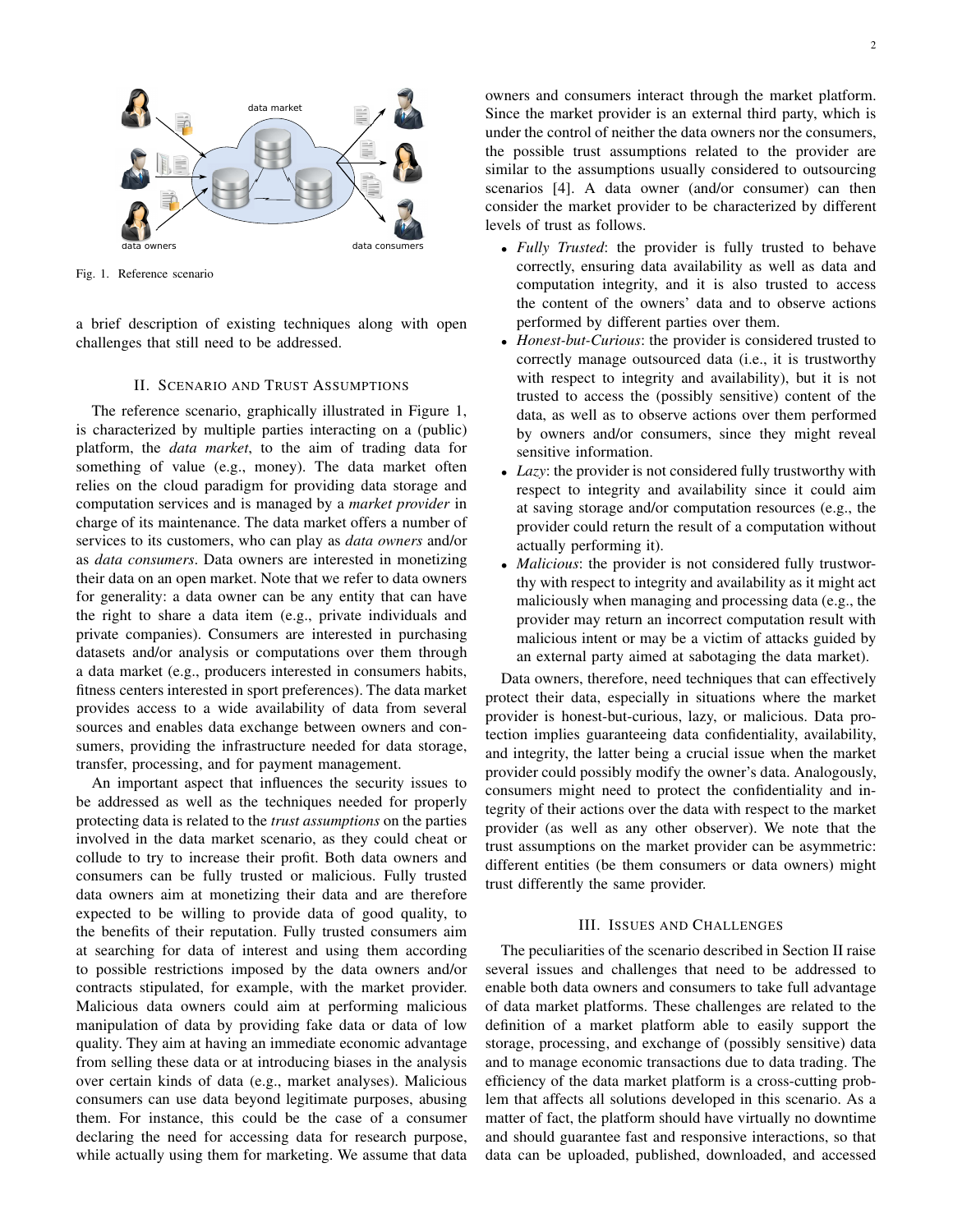

Fig. 2. Taxonomy of the challenges discussed

with no delays, whenever needed [5], [6]. Such interactions could involve a large number of data owners and consumers and should be characterized by low latency. The success of a data market platform is also determined by its scalability, as the needs of all data owners and consumers should be met.

In the remainder of this section, we give an overview of these main issues and challenges, which are summarized in Figure 2. First, we focus on the need for basic protection techniques, aimed at guaranteeing confidentiality, integrity, and availability of the data traded in the market (Section III-A). Second, we analyze the need for solutions enabling data retrieval and analytics, while ensuring privacy of sensitive information stored in the traded data and of users' actions (Section III-B). Third, we consider the need for specifying and enforcing user-based policies regulating access to the data (Section III-C). Finally, we discuss pricing and fairness issues that characterize markets where products or services are traded in exchange of money (Section III-D).

#### *A. Basic Protection Techniques*

An important need of data owners wishing to monetize their data is the availability of a market platform for storing, managing, sharing, and analyzing such data. However, delegating the management of data to the market platform introduces the issue of properly protecting data against external parties (possibly including the market provider). Data protection requires the design of basic protection techniques aimed at guaranteeing data *confidentiality*, *integrity*, and *availability* (Figure 2).

Data Confidentiality. Confidentiality requires that sensitive data be protected against unintended disclosure, also to the market provider if not fully trusted [7], [8]. The confidentiality problem in the data market scenario resembles the analogous problem in outsourcing and cloud scenarios where data are typically managed by an external party. For the data market scenario, there is then the possibility to build on the techniques proposed in these scenarios, possibly adapted as needed. In particular, for the data market scenario two complementary approaches can be adopted, depending on the kind of transformation performed over the data. On the one hand, *encryption*and/or *fragmentation-based approaches* aim at protecting data by (partially or completely) disabling visibility over data while preserving functionality that can be enjoyed by both data owners and consumers. On the other hand, *data sanitization approaches* (e.g., k-anonymity [9], differential privacy [10])

aim at providing an obfuscated version of the data or nonsensitive aggregates over them.

Encryption-based approaches typically rely on owner-side encryption to maintain data private to the storing provider. Since encryption affects query execution, researchers have investigated techniques that support the execution of queries directly on the encrypted data. Existing solutions rely on *homomorphic encryption*, which allows the execution of a computation directly over encrypted data (e.g., [11]), or special *property-revealing encryption* schemes (e.g., searchable symmetric encryption, deterministic encryption, order-preserving encryption), which support some operations (e.g., [12]). Alternative solutions are based on *indexes* (e.g., [13]), or on the use of *encrypted database systems* (e.g., [14]). Indexes are metadata associated with the encrypted data values that are used by the provider to select the data that satisfy a query condition. Indexes can be based on, for example, hashing, deterministic encryption, tree-based structures (e.g., B+-tree). Different kinds of indexes have been investigated, including: *direct indexing*, which provides a one-to-one correspondence between plaintext and index values; *bucket-* or *hash-based indexing*, which provides a many-to-one correspondence between plaintext and index values; and *flat indexing*, which provides a one-to-many correspondence between plaintext and index values. Different kinds of indexes ensure different protection guarantees as well as different support for query execution. For instance, since bucket- and hash-based indexing techniques provide a many-to-one correspondence, meaning that different plaintext values collide to the same index value, the result computed over such indexes may include spurious data due to collisions that must be filtered out by the query submitter. Encrypted database systems support the execution of SQL queries directly on encrypted data. An example is CryptDB [14], a database system based on a multi-layer encryption technique. Each column of a relational table is protected through different layers of encryption, where each layer supports different kinds of SQL queries. Whenever the system receives an SQL query, it determines the layer of encryption supporting the query and, if the encrypted data are not already at the needed layer, the system removes the other layers until the one needed is reached. The system then executes the query and returns the result.

Fragmentation-based techniques have been developed to reduce the use of encryption (e.g., [15]). The idea is that, whenever what is sensitive is the association among values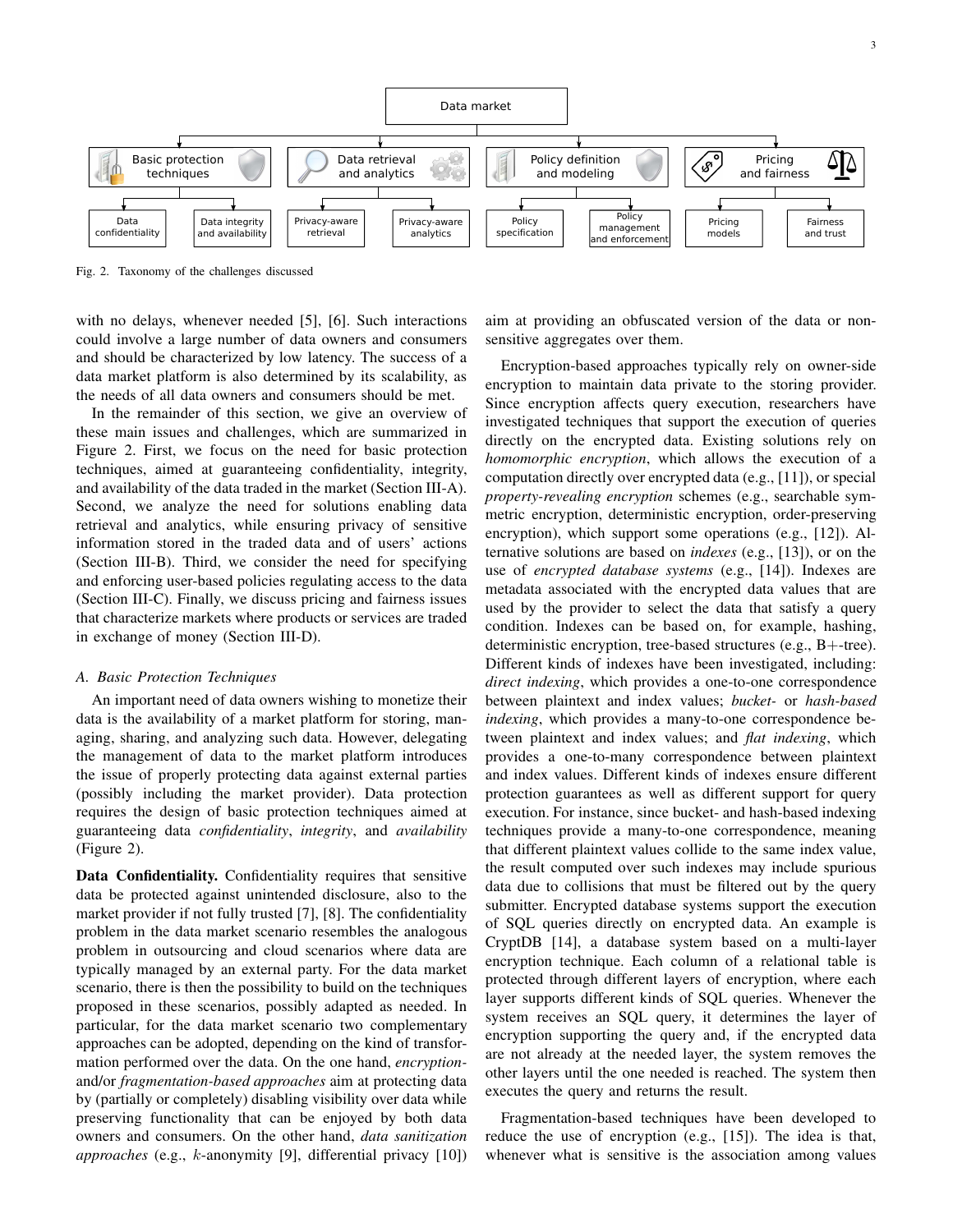rather than values singularly taken, data can be partitioned in different fragments in such a way that each fragment does not include sensitive associations. As an example, suppose that a data owner is willing to sell her daily activity data collected by her fitness tracker, which include, among others, the heart rate and footstep patterns. Suppose also that the data owner considers the association between heart rate and footstep sensitive. Instead of encrypting the whole dataset, the data owner could decide to split heart rate and footstep in two fragments that cannot be joined.

Sanitization techniques produce an obfuscated version of a dataset. These approaches can be categorized in two main families: *syntactic approaches*, which build on k-anonymity [9] and its variations, and *semantic approaches*, which build on differential privacy [10]. Syntactic approaches provide protection by decreasing the level of detail in a dataset, to hide the data of an individual (be them her identity or sensitive/personal information) in a group of individuals in such a way that an observer (i.e., the market provider or a consumer) cannot associate a data item with a single individual. Semantic approaches perturb the result of a computation (e.g., adding noise) to ensure that the analysis over the dataset returns similar results independently from the presence or absence of the data of a certain individual in the dataset used for the analysis.

While promising, the solutions discussed above still need to be refined for the data marker scenario. For instance, indexes and encryption supporting queries may cause information leakage [16] and provide limited support for the execution of generic computations. Traditional sanitization approaches operate on a dataset in its entirety, so they are applicable when the entity obfuscating it (e.g., the market provider) is trusted to access the original (unprotected) data. A possible direction in this regard concerns the consideration of *local differential privacy* [17], where noise can be applied *locally* by each data owner to her own data collection before sending it to the market provider. Furthermore, the protection mechanism must be efficiently enforced and must be compliant with the possible requirements defined by the data owner. Such requirements may impose constraints on how data can be searched, accessed, shared, and processed (e.g., a given dataset can only be shared in aggregated/sanitized form [18], or only for specific purposes – see Section III-C).

Data Integrity and Availability. Integrity requires the authenticity of the data stored in the market as well as of the manipulations over them. For instance, modifications and/or deletions by the market provider or by unauthorized parties should be detected and possibly prevented [4]. Availability requires that data be readily available when needed and be managed according to possible requirements imposed by the data owners. For instance, if a data owner wishes to sell her data to non-profit organizations, such organizations should be able to access the data without undue delay or limitations.

With respect to integrity, some approaches have investigated the problem of providing guarantees that data are correctly stored at external providers. Traditional solutions are based on the use of digital signatures, meaning that each piece of data is signed by the data owner with her private key. To make

the signature verification process efficient, multiple digital signatures can be combined according to different approaches (e.g., condensed RSA, batch DSA signature aggregation, or BGLS [19]). Provable Data Possession [20] and Proof Of Retrievability [21] allow a provider to produce a proof that a verifier (in our context, data owner or consumer) can use to check if data are intact (integrity) and if the provider still stores the data previously uploaded (availability). With respect to availability, existing solutions are typically based on replication, meaning that data are distributed redundantly across different providers [22], and on the definition of contracts (Service Level Agreements) where the data owner and the market provider agree on the characteristics contributing to the availability of the platform and of the data (e.g., number of replicas).

The solutions discussed above can also be applied in the data market scenario. However, the choice of the specific solution to be considered may depend on the privacy needs of the data owners as well as on the trust assumption on the market provider. For instance, if a data owner does not want to reveal her identity in association with a dataset, signaturebased solutions cannot be adopted.

### *B. Data Retrieval and Analytics*

Moving data to a market platform enables the creation of a centralized data hub (which however does not imply physical centralization) that can facilitate data visibility for interested consumers. Indeed, consumers would have an easy access to a data market where they can find the data and/or analytics of interest. This also naturally reduces the burden left to the data owner who does not need to be always available for responding to consumers' requests. Like for the storage of data, the retrieval and the computation of analytics imply the need of addressing specific privacy issues (Figure 2).

Privacy-Aware Retrieval. Data market platforms should be easy to use by both data owners and consumers and should facilitate data trade between them. This implies that the platform should have a *market catalog dashboard* that consumers can use to quickly browse the datasets available and easily match their demand with data owners' offers. In particular, the market catalog dashboard should keep track of all the data stored in the market in association with searchable characteristics (metadata) such as price, keywords describing the dataset, creation date. This problem has some similarities with the problem of exposing web services via a catalog in the Service-Oriented Architecture paradigm to support users in choosing (and possibly composing) the best services accommodating their needs (e.g., [23]). A complicating factor arising in the data market context is that such a catalog should take into consideration the need for confidentiality: the datasets available on a market should be properly included in the catalog, while not exposing data content to unauthorized consumers. Open challenges involve the definition of privacy-preserving metadata associated with the datasets, and the adoption of efficient privacy-preserving search techniques operating on them. In fact, a consumer may be interested in protecting her searches since their target may reveal something about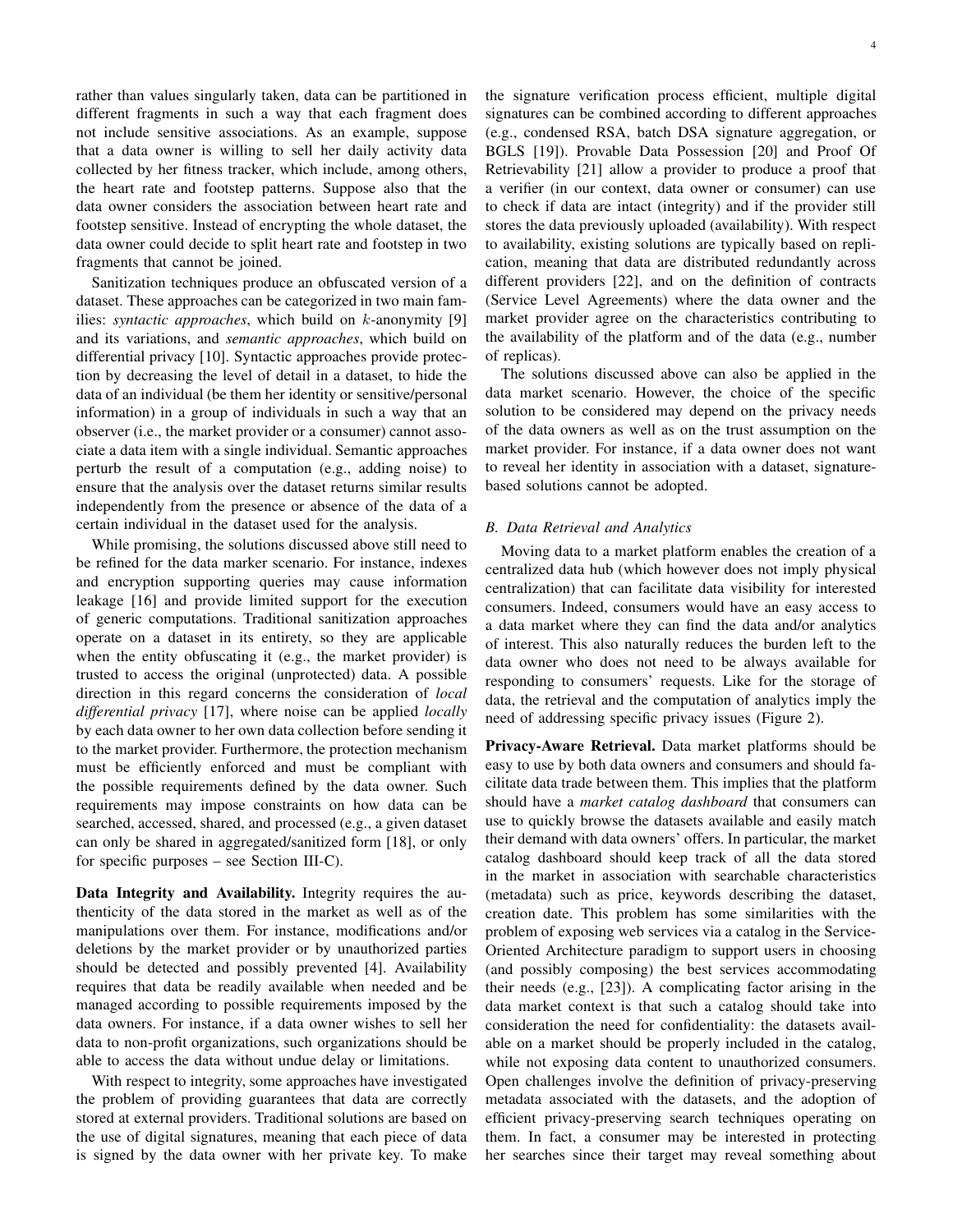her intention. As an example, suppose that, before launching a new wearable device on the market, a producer wants to buy and analyze the datasets collected by competitors. By observing the access requests posed by the producer (acting in this case as the consumer), an observer (including possibly the market provider) may infer that the producer may be willing to develop a new device. Existing solutions for protecting the privacy of access patterns are based on adaptations of the Oblivious RAM data structure (e.g., [24], [25]) or on treebased data structures such as the  $B+$ -tree in the shuffle index approach (e.g., [26], [27]). While interesting, these techniques cannot be directly applied in the data market scenario, since they work under the assumption that the querier has direct control over the whole data collection, which is however not the case of a consumer in the data market.

Privacy-Aware Analytics. The power of data lays in the information and knowledge that can be derived from analyses over them. Besides being used for trading raw data, data markets should also have functionality for the computation of analytics over the data, possibly coming from multiple sources and/or owners. As a matter of fact, data of different owners may have an enormous value whenever they are combined, aggregated, and processed together. For instance, consider the data collected by wearable devices, which are typically related to the habits of their owners. In this case, if the data of different owners are analyzed, each owner will be able to compare her performance, for example, with the performance of other people of the same age. This has advantages not only for the product owner but also for product manufacturers, who can develop prediction models able to better support their customers. With respect to the kind of analysis that can be supported on the data, we envision two different scenarios: *i)* the market provider can perform pre-defined analyses, whose results can then become other resources sold on the market; and *ii)* the market provider can respond to arbitrary requests coming from interested consumers, who should then be able to specify the kind of analytics in which they are interested, and on which data the analytics should be performed. Both scenarios are complicated by the fact that the data owner may want to impose some restrictions on the kind of computations that can be executed or on the kind of protection to be enforced on her data (Section III-C). For instance, a data owner might specify that her data could be used only in analyses whose results correspond to aggregates computed on at least 1000 distinct records. Although several approaches have been designed to protect the privacy of the users (e.g., [18]), this problem is particularly difficult in the data market scenario because the analysis may involve data of different owners with different (possibly contrasting) requirements that should be enforced. Also, since the result of an analysis over a (collection of) dataset(s) can leak sensitive information on the data that have been analyzed (and hence on the individuals to whom data refer), the data market should support data trading while protecting the privacy of all involved parties, thus avoiding both direct and indirect leakage of sensitive information (e.g., [28]).

In addition to the confidentiality/privacy problem, also the

integrity of the analyses is an interesting aspect that should be considered. In fact, a lazy or malicious market provider may be interested in reducing the operation cost to maximize its profit. The data market provider could then operate on a subset of the raw data, or produce a fake result without working on the raw data. The integrity of computation results is a wellknown problem and existing proposals aim at ensuring the *completeness*, *correctness*, and *freshness* of the result of a computation. Completeness means that the computation has been performed on the whole dataset and the result includes all the data of interest. Correctness means that the computation has been performed on the original dataset and the result is correct. Freshness means that the computation has been performed on the most recent version of the dataset. Current solutions are based on the definition of *authenticated data structures* (ADSs) or on *probabilistic controls* [4]. ADSs are data structures (e.g., skip lists, Merkle trees and their variations) built over an attribute of the dataset that can support the verification of the integrity of equality and range queries executed over the attribute on which the structures are built. Probabilistic techniques are instead more general since they can support the verification of the integrity of any computation but provide only a probabilistic guarantee. These latter techniques rely on the controlled injection in the dataset of ad-hoc control information (e.g., fake or replicated data), whose absence (or incorrect evaluation) in the computed result signals an integrity violation. While interesting, these techniques are not directly applicable in the data market context since they can expose the identity of the data owner (which may need to be protected) and may not support generic computations/aggregations. Also, integrity guarantees may be more difficult to verify when the computation is performed by the market provider through the combination of datasets of different data owners.

### *C. Policy Definition and Modeling*

Data sharing and dissemination are basic features for data markets that should be supported in a controlled way so that data owners remain in control of their data. This is also in line with recent laws and regulations (e.g., the EU GDPR) that empower the subject of a data item (i.e., the individual to whom the data item refers) with rights over it. For instance, the GDPR states that a certain data item should only be used for purposes for which its subject agreed, and that it should be deleted without undue delay should the subject request so. The consideration of these problems in the data market scenario introduces the need for supporting expressive and flexible user-based policies, which impose restrictions on the use and processing of data, and efficient and effective enforcement mechanisms (Figure 2).

Policy Specification. The need for empowering data owners to be informed on the use of their data and be active participants in this process is largely recognized. The growing interest in data market platforms for trading personal data clearly strengthens such need, calling for solutions that can regulate the use, processing, and dissemination of personal data, enhancing the control of data owners on their data. Recognizing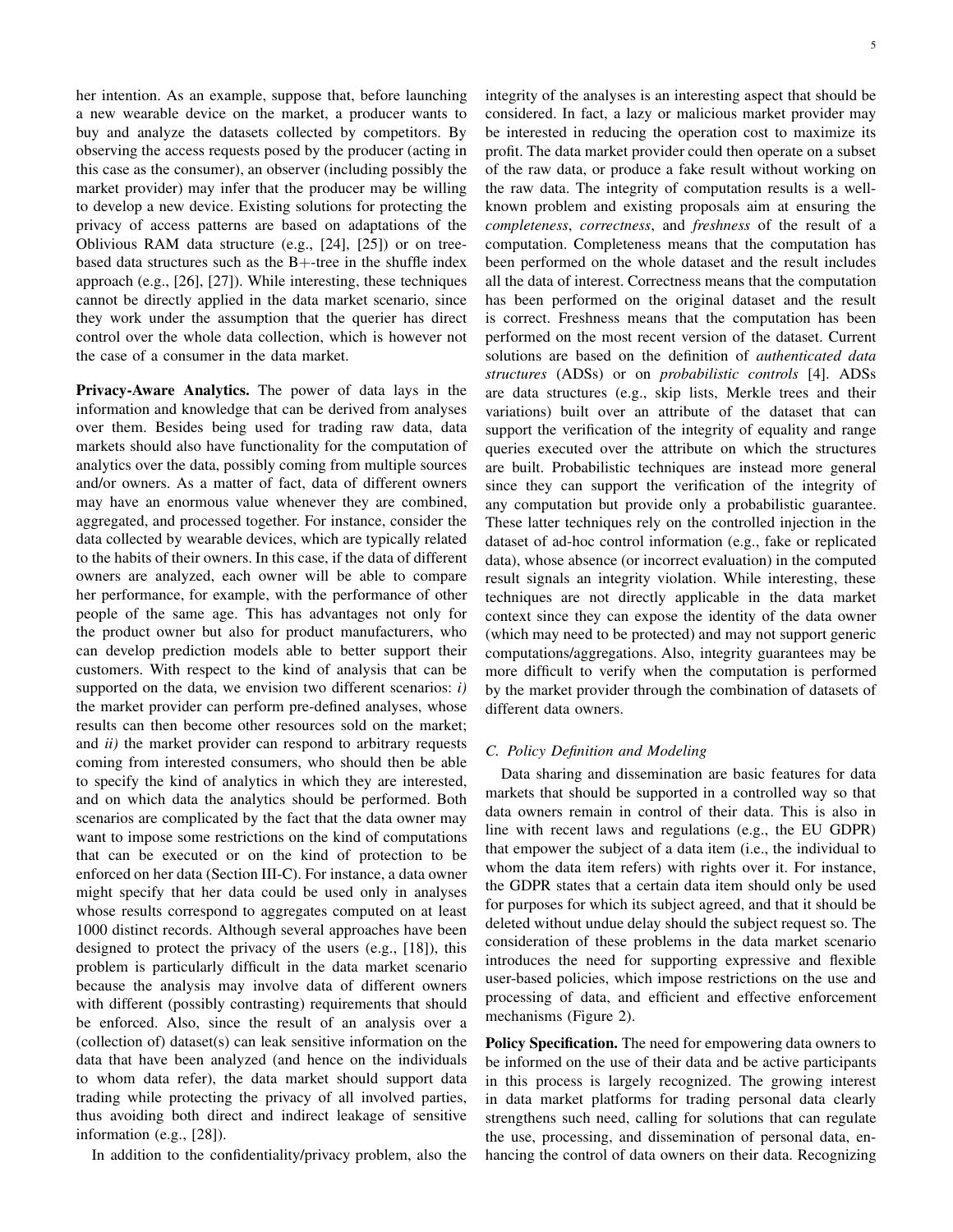the importance and interest of these techniques, the research and industrial communities have investigated solutions for empowering users with control over their information in digital interactions and, in general, in data collection and processing (e.g., [29]). Most proposals have focused on solutions that the party offering a service/resource (provider) can use, and assumed to adopt similar approaches at the data owner side. However, these approaches do not work well because data owners may need a way to specify preferences/restrictions on the use of their data. As an example, consider a data owner willing to sell the data collected by her wearable device. The data owner could outsource her data to a data market platform together with her privacy preferences saying that the data should be sold only to companies that aim to carry out research focused on the detection of "human features" such as sleep and stress. This problem could be addressed by defining a simple, flexible, and expressive model and language (suitable for end users) supporting the definition of regulations/preferences by data owners on their data. A similar problem has been traditionally considered in the context of open systems. In fact, some proposals have focused on the user perspective and allow users to selectively release their attributes/properties in the interaction with the system (e.g., [30]). Some attention has been also devoted to the problem of empowering the user to specify privacy restrictions, regulating the secondary use or the dissemination of the data released by the user to satisfy an authorization policy and acquire access to services or resources (e.g., P3P), as well as data handling restrictions, which are attached to the data, regulating the use of users' data by the receiving parties (e.g., [31]). While interesting, all these proposals consider only some aspects of the problem and cannot easily fit the peculiarities of the data market scenario.

In the data market scenario, a possible solution for addressing the problems above-mentioned consists of using contract agreements and obligations. However, contracts and obligations may only partially empower the data owner, since they do not provide any guarantee on the proper protection of data and on the ownership control. A full realization of the data market scenario requires to define solutions that allow data owners to specify policies regulating protection of data and their selective disclosure in the market itself. More concretely, there is the need to provide a usable language for expressing advanced protection needs such as: sharing options, indicating the parties with which the data can be shared; the granularity with which specific information can be analyzed, processed, and shared; context-based restrictions, or actions that should be triggered when simple context-based conditions are satisfied; the purpose of the request; and the history of accesses already purchased (which, in turn, implies the capability of reasoning on inferences that all the accesses bought in a certain time window can open). The model and language should also support the specification of different kinds of requirements (e.g., secondary use, provenance, legal requirements [32]) that can be defined on both the raw data and the result of an analysis (e.g., allowing a purchase only for non-profit research). Such requirements can also be related to the specification of restrictions forcing the use of sanitized or obfuscated (e.g., encrypted) versions of data for release to third

parties or usage in an analysis, so to enrich the opportunity of data sharing in full respect of the specified policies.

The definition of such a model and language will allow data owners to be more conscious of how their data are used in practice while at the same time allowing them to take an active role in their management, thus ensuring a fine-grained control on their personal information.

Policy Management and Enforcement. To ensure that data owners' policies be taken into account, there is the need of providing a means to effectively enforce the policies. The enforcement should not rely (solely) on the market provider, especially when it is not fully trusted. Recent developments in trusted hardware can be exploited to have a trustworthy component dedicated to the enforcement of policies tied to data, also in presence of lazy or malicious market providers [33].

In general, the techniques for the enforcement of policies may depend on the kinds of restrictions specified in the policy itself. For instance, as previously discussed, a policy may impose the protection of data to which it is tied through a specific protection technique. Such a technique could be applied at any stage of the data life-cycle: *acquisition*, when data are transferred from the data owners to the data market; *storage*, when data are stored and managed by the data market provider; and *analytics*, when data are processed in the data market. The use of such techniques should guarantee an acceptable degree of *utility* to the consumers and should be executed in an efficient and scalable way by the party responsible for its enforcement.

Access restrictions could be enforced by extending traditional authorization models (e.g., [34]), possibly operating on credentials in open scenarios (e.g., [35]), with additional constraints on the purpose of access and considering the peculiarities deriving from purchasing/trading (e.g., [36]). To avoid relying on the provider for authorization enforcement, existing solutions are based on the concept of *self-enforcing* access restrictions, through *selective owner-side encryption* [37]. Different data items are encrypted with different encryption keys by the data owner, and each consumer is provided with the keys of all and only the data items for which she is authorized. To limit the burden of key management, it is possible to adopt *key derivation* techniques, by means of which each authorized subject is communicated a single key from which she can derive the keys she is entitled to know (e.g., [38]). An alternative strategy to selective encryption relies on the adoption of *attribute-based* encryption, a public-key encryption scheme. A subject can obtain the encryption key for a data item if and only if her attributes (i.e., information that characterizes her such as date of birth and home address) satisfy the policy regulating access to the data item [39].

Since the data market scenario is characterized by the presence of data of different owners, a further challenge is the design of mechanisms for supporting policy matching and composition, and for orchestrating policies associated with different datasets possibly involved all together in a computation. Special attention must be posed on problems related to the policy compliance with the specified data protection, usage, and sharing requirements associated with the raw data.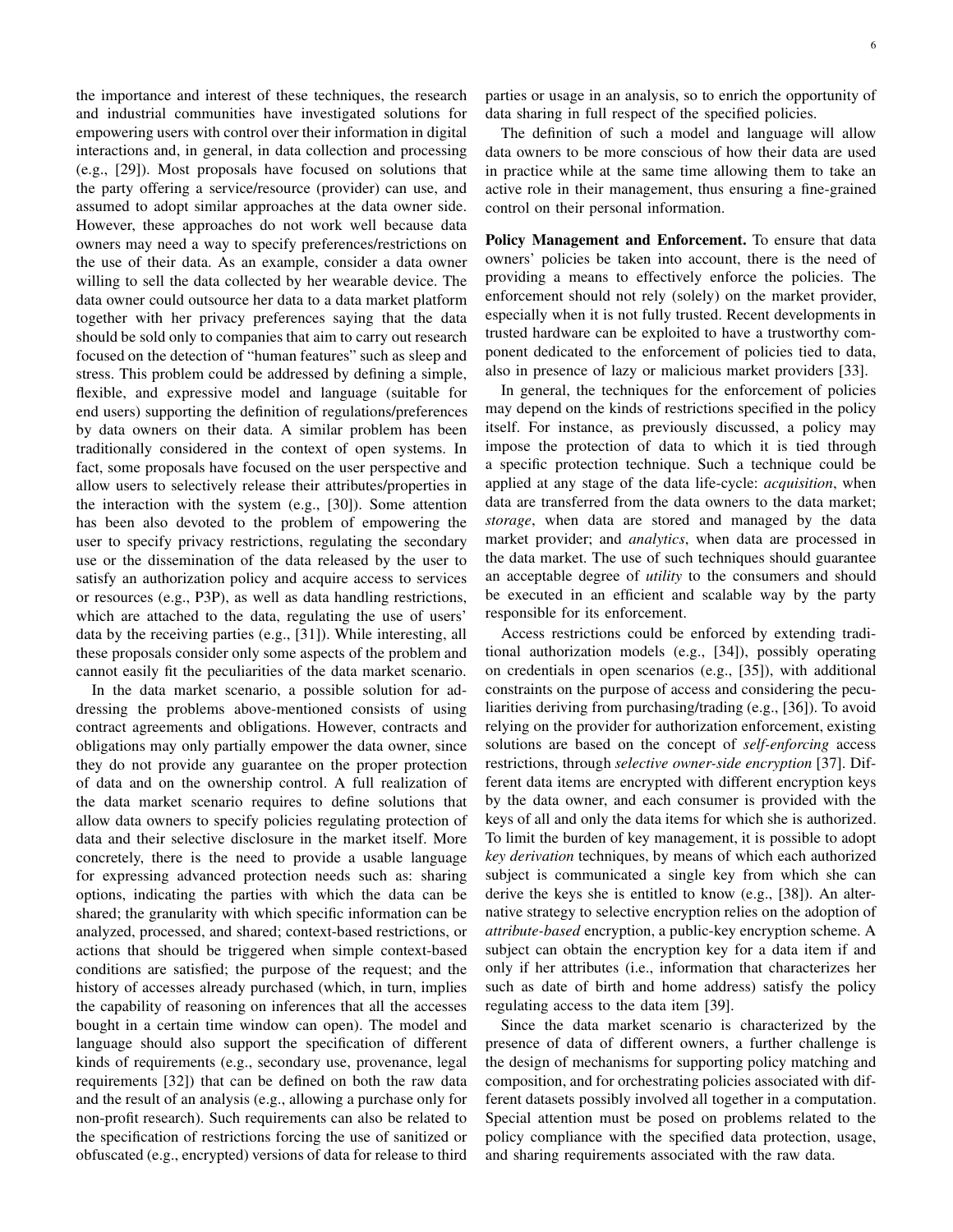# *D. Pricing and Fairness*

Data owners should receive an appropriate reward for contributing their data to the market, both when their raw data are directly purchased by interested consumers, and when they contribute their data to the computation of analytics. Such rewards may be, for example, proportional to the amount of privacy lost when more or less precise personal data are sold to consumers. Also, access should be fair and ensure that all parties involved in an economic transaction pay/receive money according to what has been agreed. Providing an adequate pricing model and guaranteeing fairness in trading data are crucial for the success of data market platforms (Figure 2).

Pricing Models. Having methodologies for assessing the value of a dataset or of the result of a computation is a critical aspect in the context of data markets. Currently, datasets may be accessed as a whole or thorough APIs for answering queries, and existing data markets adopt different pricing schemes such as monthly subscriptions or a fee that depends on the number of transactions involved in a query. For instance, Azure Marketplace DataMarket (datamarket.azure.com) is based on a monthly subscription that can be of two types: unlimited, meaning that a consumer is charged monthly and the number of transactions on datasets is unlimited; limited, implying each month a fixed number of transactions (where a transaction can include up to 100 retrieved records). The definition of a standard model for pricing is a key challenge that would help both data owners to price optimally their data, and consumers to make comparisons to pay a fair price [40].

Ideally, a pricing model should take into consideration different parameters such as the age of the data, the credibility, accuracy and quality of the data, whether the data are provided on an exclusive basis rather than to more consumers, and so on. Although some researchers have started to address these issues, the consideration of security and privacy aspects in the definition of a pricing model is still an open challenge. For instance, an intuitive pricing model can be based on the assumption that all data items (e.g., tuples) in a dataset have the same value. However, in general, the price of a dataset might vary depending on different security and privacy aspects and/or the parties involved. For instance, a (possibly anonymized) medical dataset might be sold for a lower price to a nonprofit research institution than to a private pharmaceutical company. Open challenges include the definition of pricing models obeying owners' wishes and demands, but at the same time taking into consideration different factors such as consumers' identities and/or roles, the purpose of the purchase, the history of past purchases by a same consumer, and the context in which the purchase is being performed. Also, since monetization comes at the price of privacy loss (the owner shares a data item with others, losing control over it), pricing should take into account the quantification of the privacy loss deriving from selling a certain data item or from participating in certain analytics. The same data could then be sold at different prices depending on whether/which data protection techniques are applied to the data before being sold/processed. For instance, an anonymized version of a dataset could be sold for a lower price than its original version.

An alternative for the definition of pricing models is based on auctions: data owners do not set a fixed reward for their data but follow the market demands (e.g., [41]).

Fairness and Trust. The interactions between data owners and data consumers, possibly mediated by the market provider, should be fair, meaning that the correct reward (e.g., a payment for an agreed amount of money) should be safely paid to the owners by the consumers, in exchange for accessing data and/or analytics over data. Note that trading money always requires trust among the parties. Indeed, if the payment is performed after a data owner has given access to a resource, then the data owner needs to trust the consumer to complete the payment. Conversely, if the payment is performed before the data owner has given access to the resource, then the consumer needs to trust the data owner to give access to the resource for which she paid. Since data owners and consumers might not completely trust each other, there is the need for solutions that allow them to conclude an economic transaction (i.e., the trading of a set of resources) and prevent and/or expose possible misbehaviors by any of the interacting parties.

In principle, the market provider could be trusted for mediating money exchange. However, in some scenarios, we expect the provider not to be trusted (by the data owner, the consumer, or both) for money transfer (e.g., a malicious provider might steal a payment by not routing it to the correct owner). In these cases, there is a need for automatic and secure methods for transferring money. Recent proposals for the automatic and secure transfer of money in scenarios characterized by little mutual trust among interacting subjects are based on distributed ledgers such as blockchain, and on smart contracts built on top of them (e.g., [3], [42], [43], [44], [45]). While such an approach is certainly promising in data market scenarios (where an owner could sell data to a consumer through a smart contract), there are a number of issues that need to be solved. For instance, smart contracts and their execution lack confidentiality and privacy, as plain visibility over the content of a contract and over the data it manipulates is necessary for the validation during the consensus approach (e.g., [42]). Hence, smart contracts cannot include the (plaintext) values of the traded data or analytics, since any blockchain user reading the smart contract would have access to the included data. Trading encrypted data can be an option, but the issues here come in terms of key exchange: encryption keys cannot be traded with smart contracts, and there is then the need of other secure solutions for exchanging encryption keys while ensuring that the process guarantees the delivery of the reward to the owner. Other challenges derive from the (well-known) scalability issues coming with blockchain.

### IV. CONCLUSIONS

We have discussed the main issues and research challenges at the basis of the development of effective and efficient digital data market platforms for trading personal data. In particular, we have focused on the issues related to the proper protection of data and computations to concretely enable data owners and consumers to take full advantage of such platforms, while ensuring that data owners be always in control of their data.